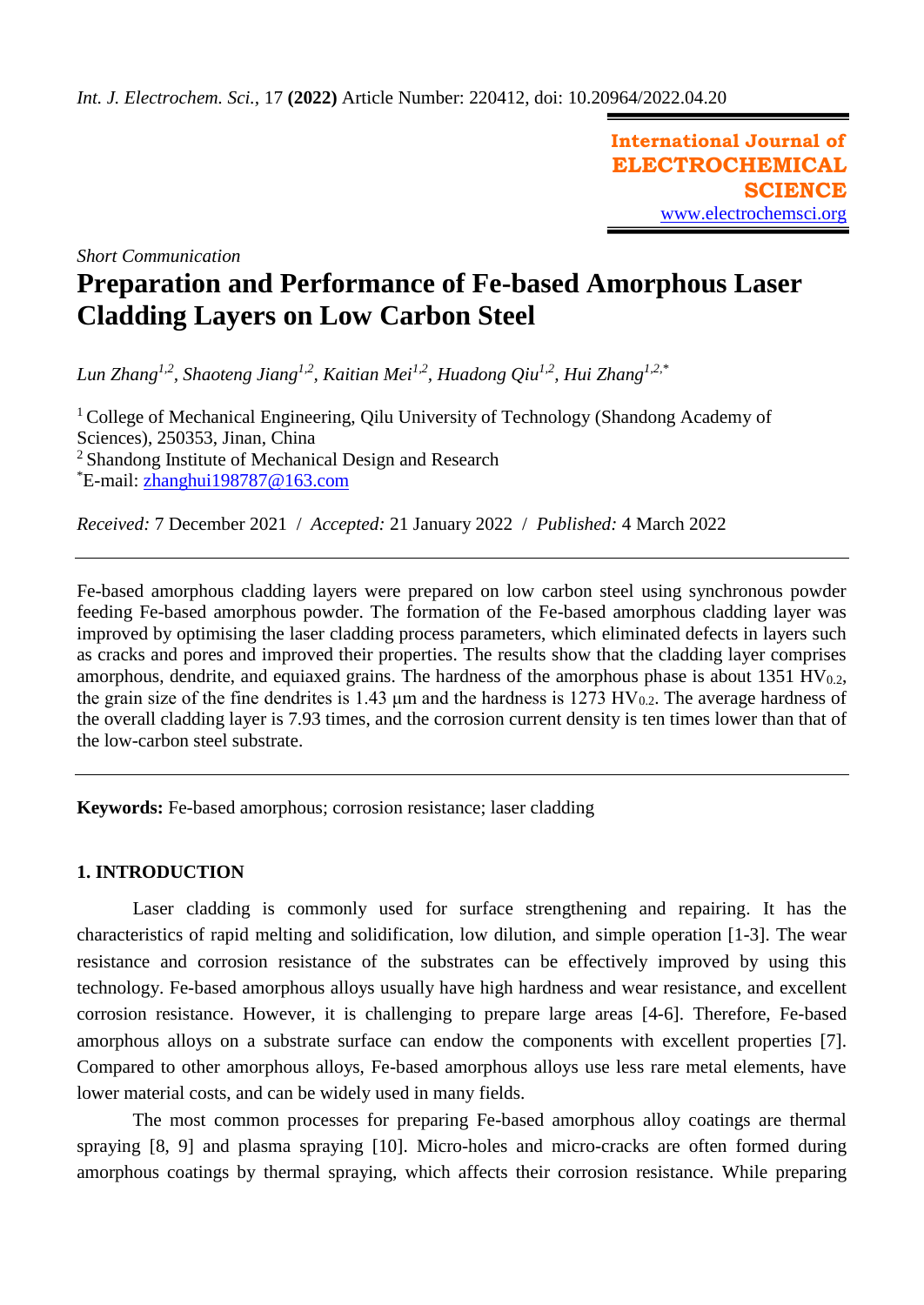amorphous coatings by plasma spraying, crystallisation often occurs because of the instability of the plasma arc. Laser cladding technology has significant advantages in preparing Fe-based amorphous alloy coatings due to its high energy density and fast cooling rate. Previous studies investigated the hardness [11], wear resistance [12-14], corrosion resistance, and other properties of Fe-based amorphous cladding layers by varying the scanning speed [15-17], adjusting the laser process [18], and changing the elemental composition [19]. The process parameters of laser claddings greatly influence the formation of amorphous coatings. Therefore, after optimising the process, this study intends to prepare an amorphous cladding layer with higher hardness and better corrosion resistance.

#### **2. MATERIALS AND METHODS**

The substrate material used was low carbon steel, with dimensions of 60 mm  $\times$  30 mm  $\times$  5 mm. IPG-YLS-10000 solid fibre laser processing equipment was used to create claddings from the Fe-based amorphous powder using synchronous powder feeding. The alloying elements of the amorphous powder include Fe, Mo, Cr, Co, C and B elements. The continuous-wave laser was used with laser power of 1000 W, scanning speed of 10 mm/s, powder-feeding rate of 9.3 g/min, defocusing amount of 20 mm, and shielding gas flow rate of 15 L/min.

An X-ray diffractometer (XRD-6100, Shimadzu) was used for the phase analysis; the working voltage was 40 kV, the current was 40 mA, and the scanning rate was 4°/min. The microstructure and corrosion morphologis of the cladding layers were observed using a scanning electron microscope (SU3500) and a Phenom Prox scanning electron microscope. The hardness of the cladding layers was tested by using a hardness tester (HXD-1000TMC) with a load of 1.96 N, and the holding time was 15 s. The top surface of the cladding layer is used for XRD testing and electrochemical testing. Polarization curves were measured in a 3.5 wt% NaCl solution at 298 K, with a scan rate of 0.5 mV/s, using a Gamry Interface 1000 electrochemical workstation. Similarly, the open circuit potential and electrochemical impedance spectrum were measured using this workstation. The EIS test frequency range was from 100000 Hz to 0.01 Hz, and the amplitude was 10 mV. A saturated calomel electrode was used as the reference electrode and a platinum electrode was used as the counter electrode.

#### **3. RESULTS AND DISCUSSION**

The macromorphology of the amorphous powder is shown in Figure 1(a), where the powder particle size is between 70–110 μm, and it is a spherical powder with a regular shape. The XRD diffraction patterns of the Fe-based amorphous powder are shown in Figure 1(b). The XRD pattern of the amorphous powder shows a steamed-bun peak in 2θ between 40° and 50°, indicating that the powder is primarily amorphous. However, sharp peaks appear at  $2\theta = 35.5^{\circ}$  and  $2\theta = 39^{\circ}$ , indicating that the powder exhibits a particular crystallisation phenomenon [20].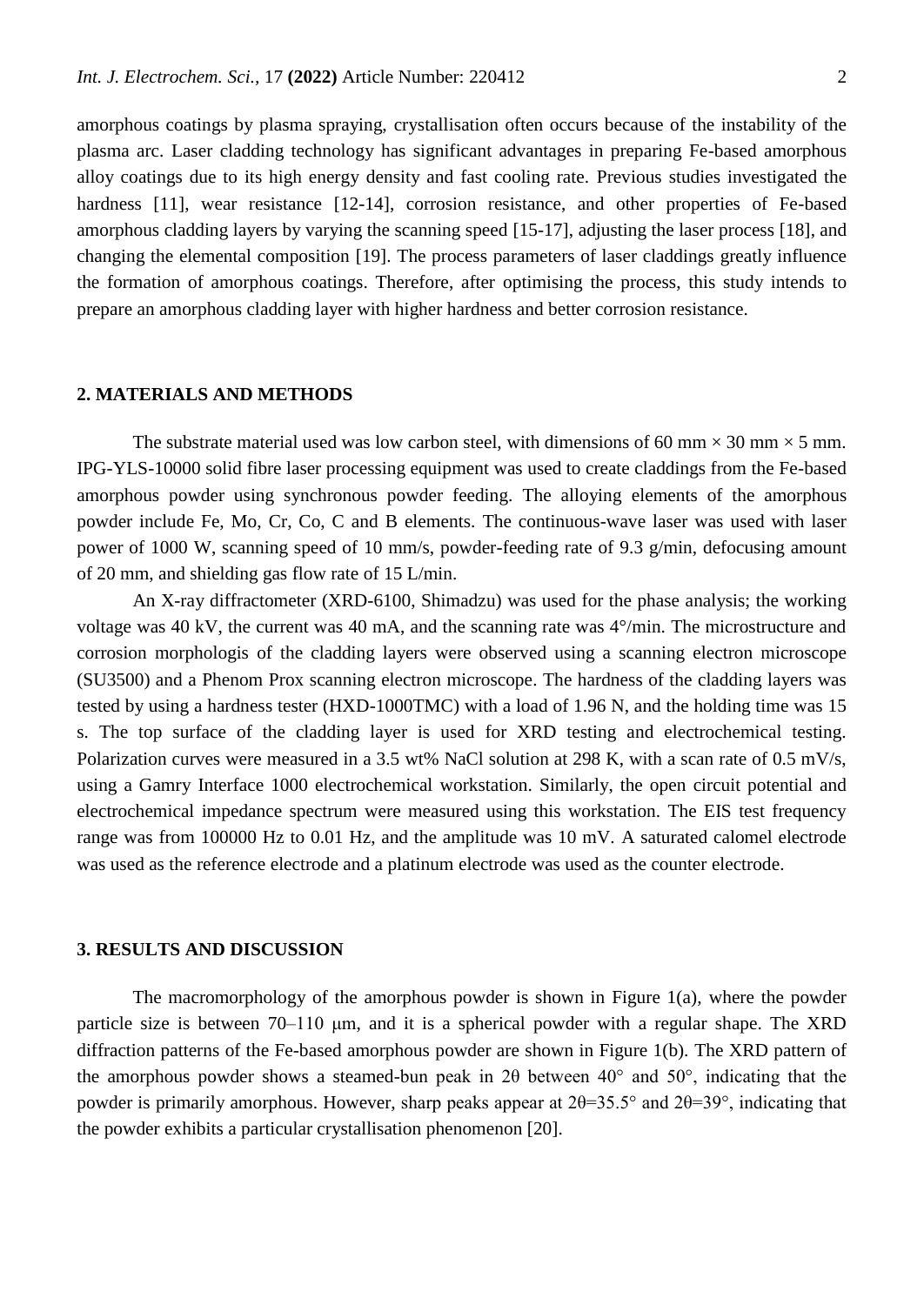

**Figure 1.** (a) Macro morphologies and (b) X-ray diffraction patterns of Fe-based amorphous powder

The macromorphology of the cladding layer is shown in Figure 2 (a) and can be seen to be well-formed macroscopically, without any apparent pores, cracks, or other defects. The phase of the cladding layer is mainly  $Co_6Mo_6C$ , along with Fe and Cr carbides  $M_{23}(C, B)_6$ , and corresponds to the EDS analysis result of the amorphous powder.



**Figure 2.** (a) Macromorphology and (b) X-ray diffraction patterns of the laser cladding layer

The microstructure of the cladding layer is shown in Figure 3. The Fe-based amorphous cladding layer comprises an amorphous phase, dendritic and equiaxed grains. Figure 3 (a) shows the amorphous phase and dendrites with larger sizes, where the dendrites are dispersed among equiaxed grains, and the average size of the larger dendrites is 1.91 μm. Figure 3 (b) shows the fine dendrites and equiaxed grains, where the average particle size of the fine dendrites is 1.43 μm. Figure 3 (c) is an enlarged view of region c in Figure 3 (b). The cooling rate of the non-overlap zone has reached the critical cooling rate for the formation of the amorphous phase. The remelting and reheating of the multi-pass laser cladding overlap zone is the main reason for grain formation and is an important factor affecting dendrite growth. Therefore, the main reason for forming equiaxed grains and dendrites is the insufficiently high cooling rate[21].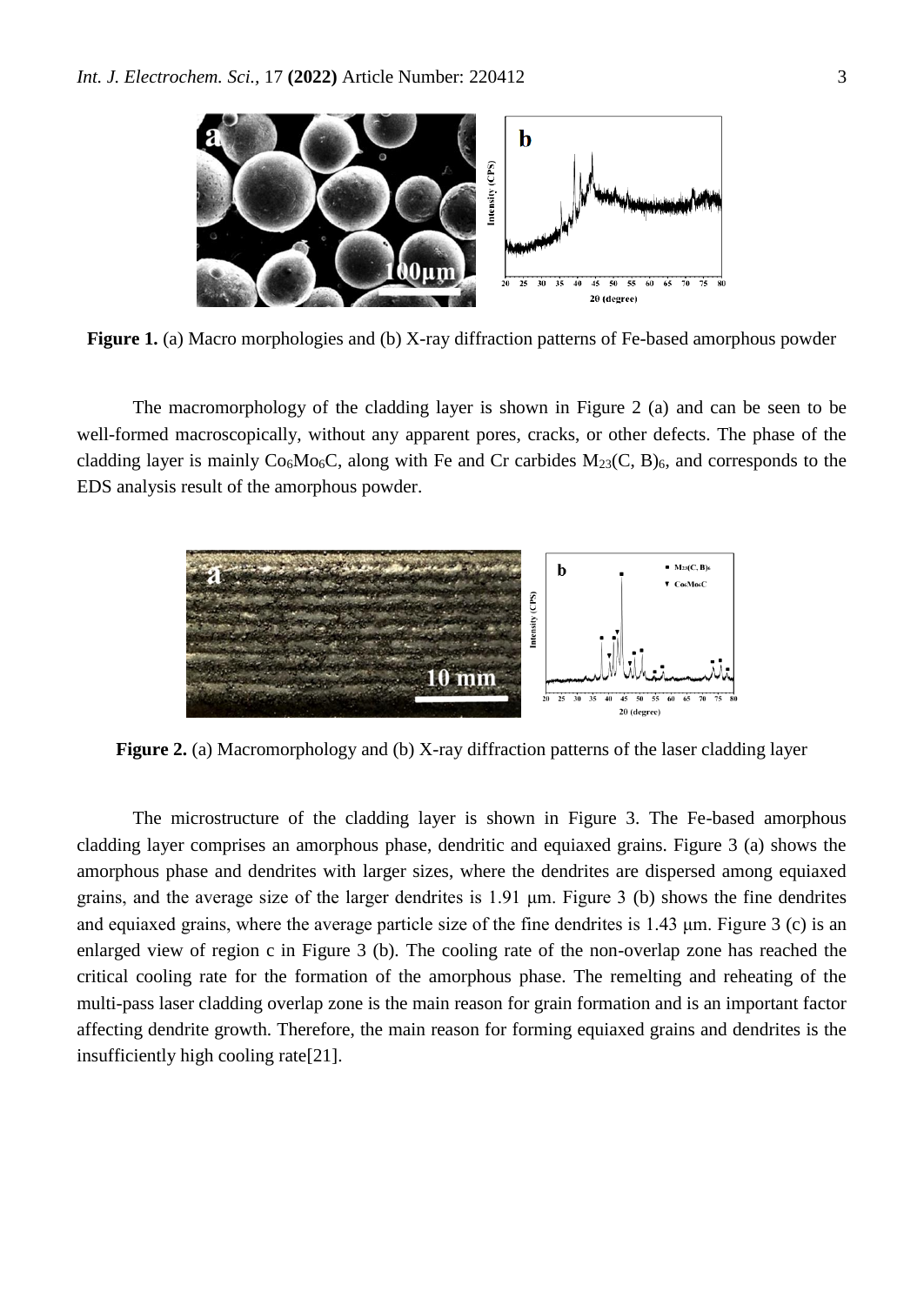

**Figure 3.** Secondary electron images of the cladding layer (a) amorphous phase equiaxed grains (b) fine dendrite and equiaxed grains (c) an enlarged view of region c in (b).

Figure 4 shows the microhardness of different structures in the cross-section of the cladding layer. The distribution of equiaxed grains and dendrites is consistent, and the remainder is amorphous. The microhardness of the amorphous phase can reach 1351 HV $_{0.2}$ , which is 8.32 times that of the substrate. The average microhardness of the evenly distributed and fine dendrites is  $1273HV_{0.2}$ , the average microhardness of the larger dendrites is  $1236 \text{ HV}_{0.2}$ , and the average hardness of the cladding layer is 1287 HV $_{0.2}$ . Combined with Figure 2(b), the hardness of the amorphous phase and dendrite increases, primarily due to the formation of  $M_{23}(C, B)_6$  and other carbides. In addition, Fe promotes the formation of equiaxed grains and dendrites, thereby reducing the hardness of the equiaxed grains region [22].



**Figure 4.** Microhardness of different microstructure in the cross-section of the cladding layer

Figure 5 (a) shows the open circuit potential curve of the cladding layer. When any corrosion starts, the open circuit potential of the coating begins to decrease and then tends to become stable. The potentiodynamic polarisation curves of the substrate and the cladding layer in a 3.5 wt% NaCl solution are shown in Figure 5 (b). The curves were fitted using the Tafel method, and the fitting results are shown in Table 1. The dispersed dendrites and equiaxed grains experience galvanic corrosion, which reduces the corrosion potential of the cladding layer. Compared to the mild steel substrate, the cladding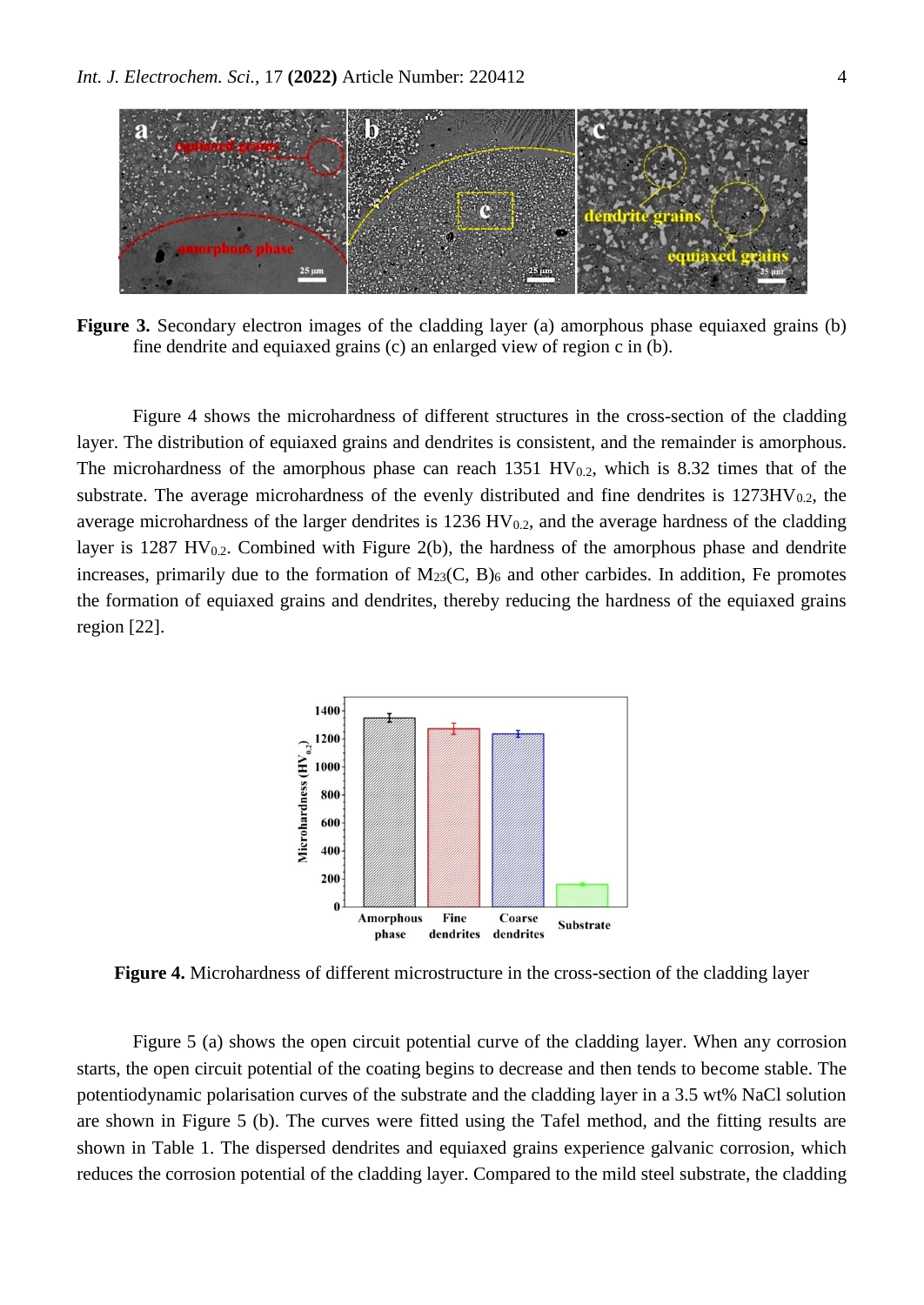layer has a higher tendency toward thermodynamic corrosion. The current density of the amorphous cladding layer is 4.988  $\mu$ A·cm<sup>-2</sup>, which is more than ten times lower than mild steel, and the corrosion rate is also reduced by more than ten times. The polarisation curve in Figure 5 shows that when the corrosion potential is higher than -400 mV, the cladding layer becomes passivated, preventing further corrosion from occurring.

The main produced components of the passivation film are oxides of Mo and Fe [23].In addition, the presence of the amorphous phase reduces grain boundary corrosion, thereby improving corrosion resistance. Wang et al. [22] performed laser remelting of the Fe-based amorphous cladding layer, and the corrosion potential of the obtained cladding layer in a 3.5 wt% NaCl solution was -0.539 V, similar to the findings of this study. However, the current density is 2.44 times the results derived in this study. Gao et al.[24] prepared a Fe-based amorphous cladding layer by plasma spraying, and the corrosion potential in the 3.5 wt% NaCl solution was -0.829 V and the current density was 33.3  $\mu$ A·cm<sup>-2</sup>. Compared to laser remelting and plasma spraying, the Fe-based cladding layer prepared in this study has better corrosion resistance. Figure 7(a) shows the corrosion morphology of the amorphous region after polarization. It can be seen that the amorphous area surface is relatively flat after corrosion. Figure 7(b) shows the equiaxed grains region where the dendrites are dispersed. Equiaxed grains are used as the anodes for galvanic corrosion. The grain boundaries are obviously corroded, while dendrite corrosion occurs slowly.



**Figure 5.** (a) Open circuit potential curve of the cladding layer and (b) Potentiodynamic polarization curves of the substrate and cladding layer in 3.5 wt% NaCl solution

**Table 1.** Fitting results of the potentiodynamic polarization curves of the substrate and cladding layer in 3.5 wt% NaCl solution

| Samples        | Ecorr(V) | $lcorr(\mu Amp/cm^2)$ | Corrosion rate (mm/year) |
|----------------|----------|-----------------------|--------------------------|
| Substrate      | $-0.508$ | 53.12                 | 0.6175                   |
| Cladding layer | $-0.543$ | 4.99                  | 0.0580                   |

The EIS Nyquist curve of the cladding layer is shown in Figure 6. Based on the equivalent circuit R(QR)(QR) and the ZSmipWin software, the values of different components are reported in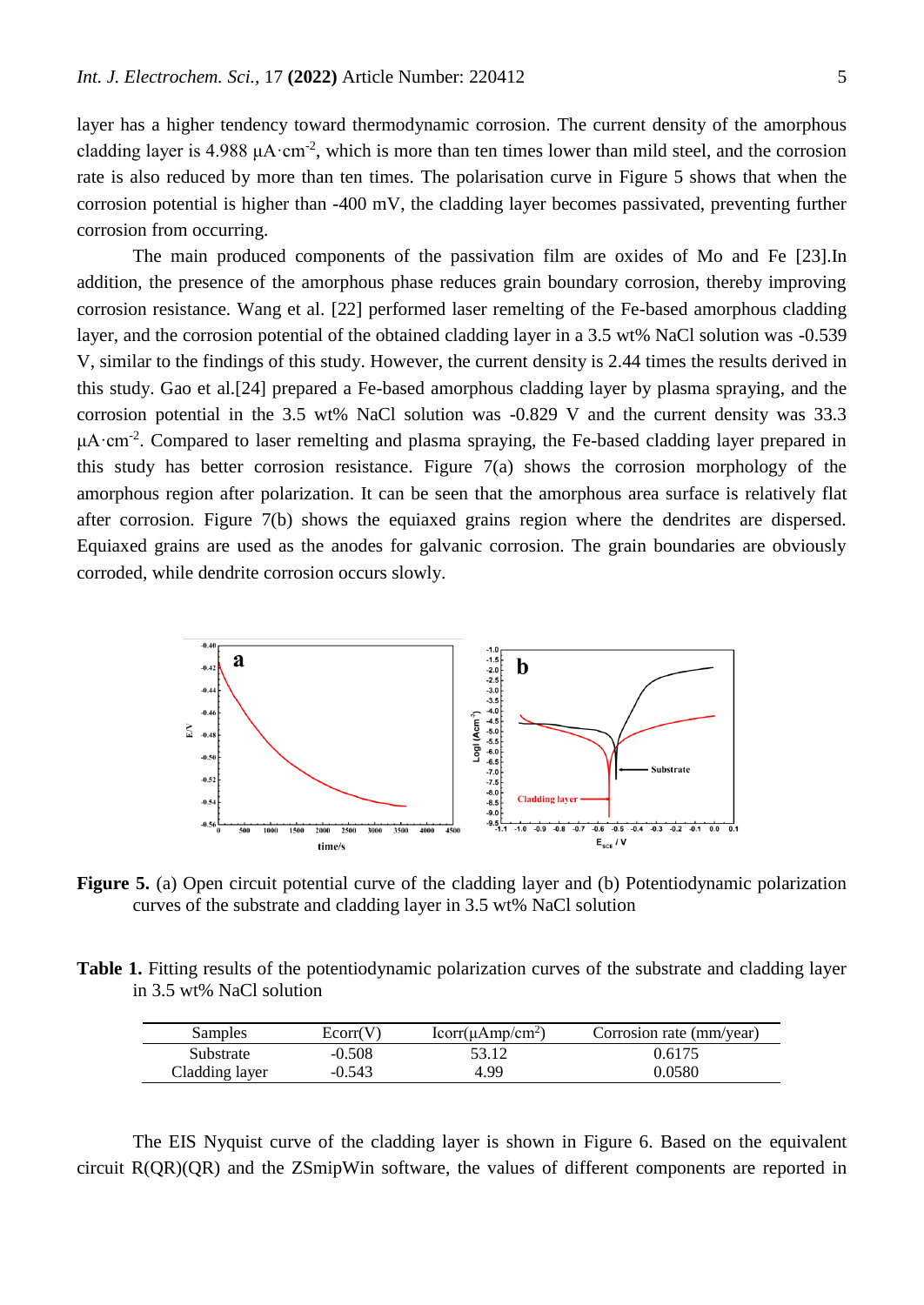Table 2. Here, Rs refers to the solution resistance,  $R_1$  denotes the outer layer resistance of the cladding layer, and R<sup>2</sup> denotes the inner layer resistance of the cladding layer. The resistance of the outer layer of the cladding layer is 4747  $\Omega$ cm<sup>2</sup>, and the resistance of the inner layer is 225.3  $\Omega$ cm<sup>2</sup>, indicating that the surface of the cladding layer has excellent corrosion resistance.



**Figure 6.** Electrochemical impedance Nyquist diagram of the cladding layer in 3.5 wt% NaCl solution

|                                        | $\sim$<br>Rs(12cm <sup>2</sup> )            | $\sim$<br>D 1<br>2cm <sup>2</sup> | $\rightarrow$<br>$70(\mu)$<br>- - | $\mathbf{r}$<br>- 1-li | D <sub>0</sub><br>.Ωcm^                             | $70$ (uF,<br>. . | $\cdot$<br>. J-II |
|----------------------------------------|---------------------------------------------|-----------------------------------|-----------------------------------|------------------------|-----------------------------------------------------|------------------|-------------------|
| $\sim$<br>.<br>$\cup$ ladding<br>layer | $\sim$<br>$\overline{\phantom{0}}$<br>11.41 | $\sqrt{2}$<br>⊶                   | 4206                              | J.J                    | $\mathbf{A} \mathbf{A} \mathbf{F}$<br>22J.J<br>____ | 10<br>           | $-0-1$<br>u.jjo   |

**Table 2.** Fitting results for electrochemical impedance Nyquist diagram of the cladding layer



20 µm

#### **4. CONCLUSIONS**

ี่ยิ

This study describes an amorphous alloy cladding layer that was successfully prepared on low carbon steel and was well-formed, without defects such as pores or cracks. The cladding layer comprised an amorphous phase, equiaxed grains, and dendrites, and the average dendrite size was 1.43 μm. The average microhardness of the amorphous phase in the cladding layer is as high as 1350.67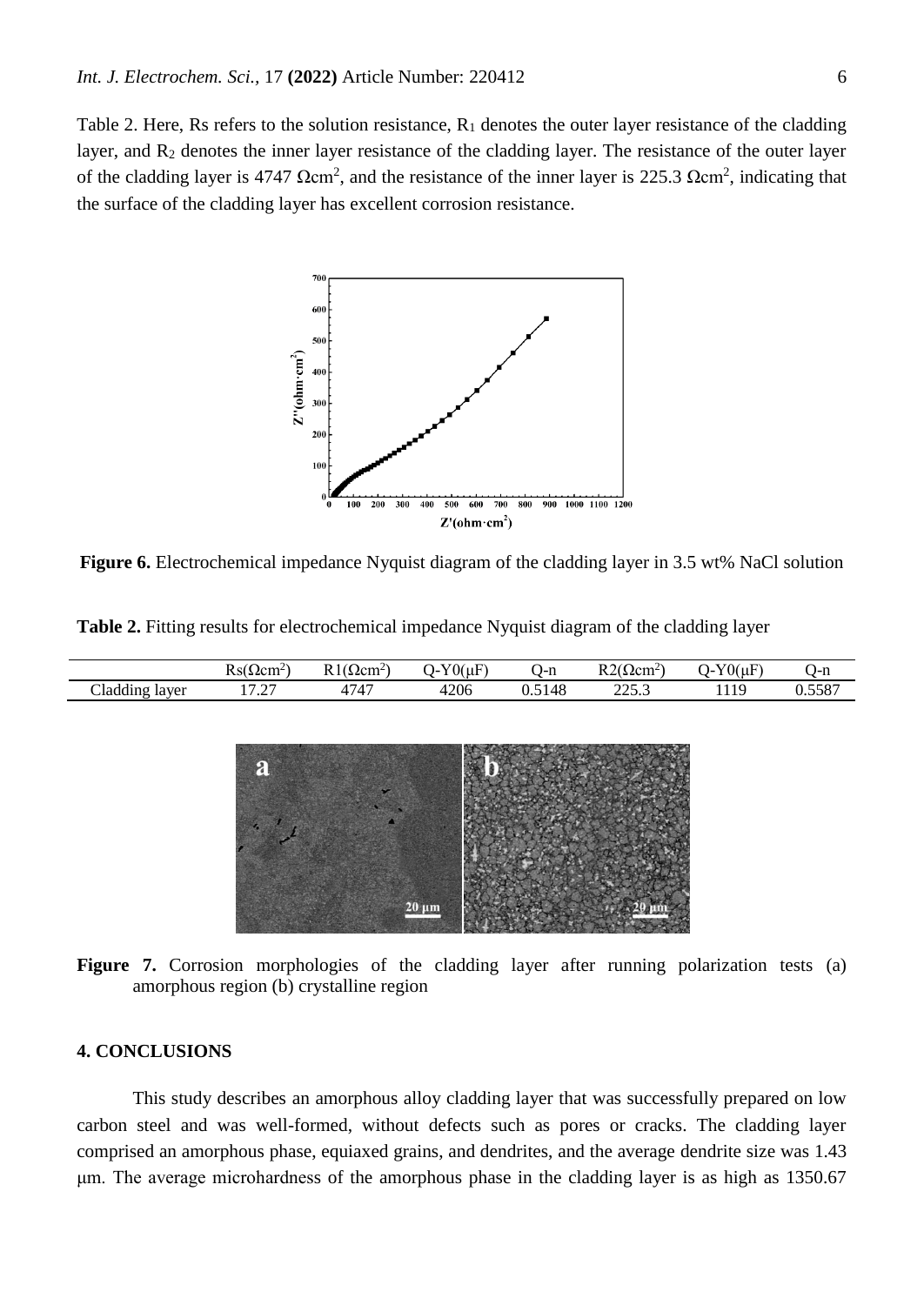$HV_{0,2}$ , which is 8.32 times higher than the substrate. The corrosion rate of the cladding layer is more than ten times lower than the substrate.

### ACKNOWLEDGMENTS

The work was supported by the Key Research and Development Program of Shandong Province (2019JZZY010418), the Shandong-Chongqing Science and Technology Cooperation Plan (2021LYXZ14), the Introduce Innovation Team Project of the City of Ji'nan (2019GXRC035), the integration project of Science-Education-Industry of Qilu University of Technology (Shandong Academy of Sciences) [2020KJC-GH12].

#### **References**

- 1. J. Chen, Y. Zhou, C. Shi, D. Mao, *Metals,* 7(2017)435. <https://doi.org/10.3390/met7100435>
- 2. H. Liu, J. Hao, Z. Han, G. Yu, X. He, H. Yang, *J. Mater. Process. Technol.,* 232(2016) 153. <https://doi.org/10.1016/j.jmatprotec.2016.02.001>
- 3. K. Wang, B. Chang, Y. Lei, H. Fu, Y. Lin, *Metals,* 7(2017)551. <https://doi.org/10.3390/met7120551>
- 4. J. Do, S. Jung, H. Lee, B. Lee,G. Cha, C. Jo,S. Lee, *Metall. Mater. Trans. A,* 44(2013)2573. <https://doi.org/10.1007/s11661-013-1615-0>
- 5. B. Wang, M. Jiang, Y. Xu, J. Hu, J. Wang, C. Zhou, *Jom.,* 72(2019)665. <https://doi.org/10.1007/s11837-019-03927-5>
- 6. M. Yasir, C Zhang, W. Wang, Z. Zhang, L. Liu, *J. Therm. Spray Technol.,* 25(2016)1554. <https://doi.org/10.1007/s11666-016-0457-x>
- 7. Z. Chu, W. Deng, X. Zheng, Y. Zhou, C. Zhang, J. Xu, L. Gao, *J. Therm. Spray Technol.,*29(2020)1111. <https://doi.org/10.1007/s11666-020-01030-9>
- 8. N. Mahata, A. Banerjee, P. Bijalwan, P.K. Rai, S. Sangal, K. Mondal, *J. Mater.,* 26(2017)5538. <https://doi.org/10.1007/s11665-017-2997-8>
- 9. S. Nayak, A. Banerjee,A. Kumar, T. Laha, *J. Therm. Spray Technol.,*28(2019)1433. <https://doi.org/10.1007/s11666-019-00907-8>
- 10. Y. Zhou, G. Ma, S. Chen, B. Fu, H. Wang, G. Li, *J. Therm. Spray Technol.,*26(2017)1257. <https://doi.org/10.1007/s11666-017-0582-1>
- 11. M. Yuan, Y. Wang, G. Xu, M. L. Qin, S. Liu, R. Jiang, Z. Liu, *Mater. Res. Innov.,* 18(2014)782. <https://doi.org/10.1179/1432891714Z.000000000781>
- 12. H. Zhang, S. Wang, X. Yang, S. Hao, Y. Chen, H. Li, D. Pan, *Surf. Coat. Technol,* 425(2021)127659. <https://doi.org/10.1016/j.surfcoat.2021.127659>
- 13. J. Xu, J. Kang, W. Yue, Z. Fu, L. Zhu, D. She, *J. Non. Cryst. Solids.,* 573(2021)121136. <https://doi.org/10.1016/j.jnoncrysol.2021.121136>
- 14. R. Li, W. Yuan, H. Yue, Y. Zhu, *Opt. Laser Technol.*, 146(2022)107574. <https://doi.org/10.1016/j.optlastec.2021.107574>
- 15. X. Hou, D. Du, K. Wang, Y. Hong, B. Chang, *Metals,*8(2018)622. <https://doi.org/10.3390/met8080622>
- 16. M. Xiao, H. Gao, L. Sun, Z. Wang, G. Jiang, Q. Zhao, C. Guo, L. Li, F. Jiang. *Materials,*297(2021)130002. <https://doi.org/10.1016/j.matlet.2021.130002>
- 17. H. Wang, Y. Cheng, W. Song, J. Yang, X. Liang, *Intermetallics*, 136(2021)107266. <https://doi.org/10.1016/j.intermet.2021.107266>